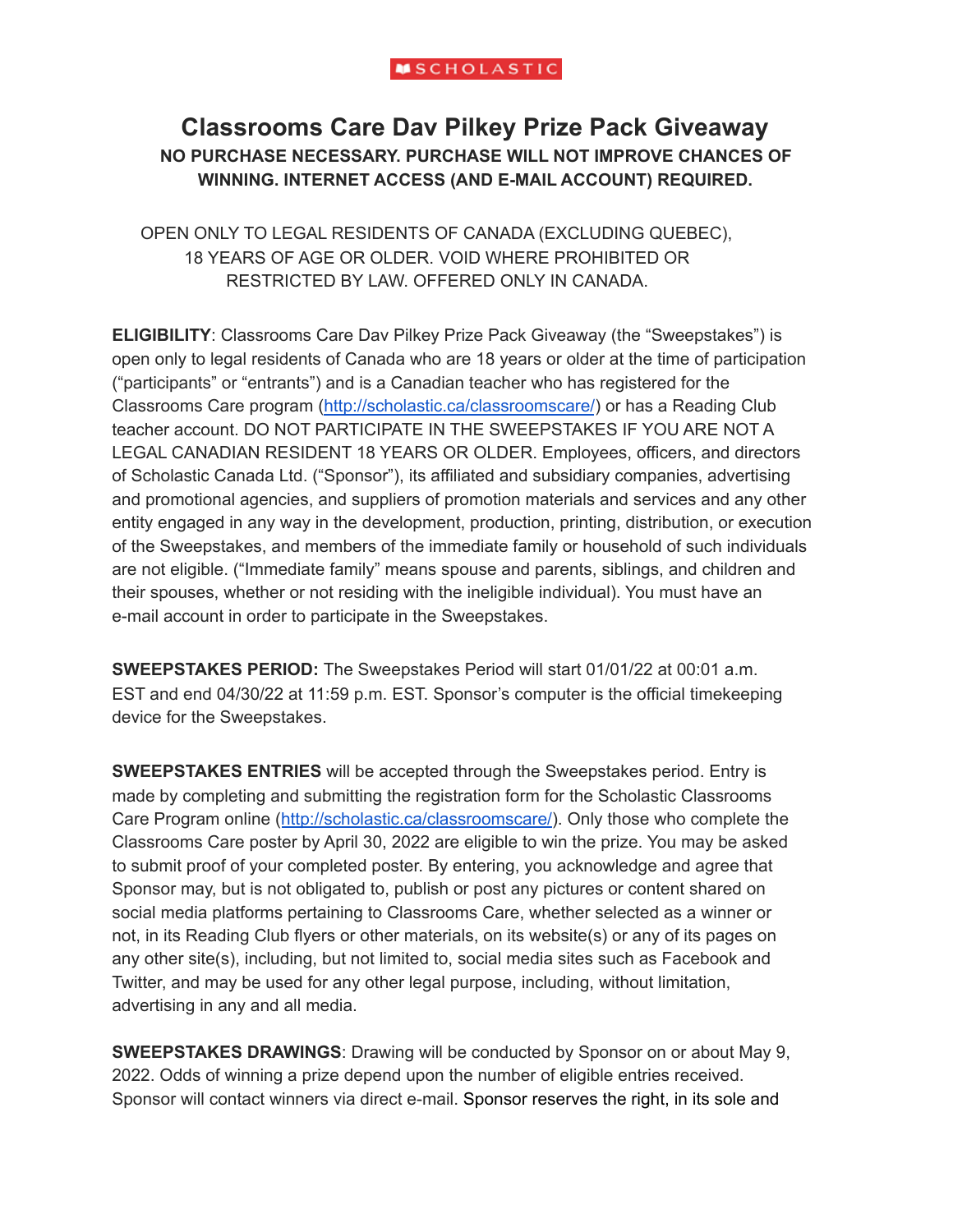absolute discretion, to disqualify any submission that is inappropriate for any reason, including, without limitation, for depicting or mentioning sex, violence, drugs, alcohol, and/or inappropriate language.

**ENTRY RESTRICTIONS**: Participants must fully comply with the Official Rules. Any use of an automated entry device, robotic, repetitive, mechanically reproduced, automatic, programmed, or similar entry methods or agents (including, but not limited to, sweepstakes/contest-entry services) are prohibited and will void all sweepstakes entries by that entrant.

**PRIZES**: 32 Dav Pilkey Prize Packs (Total ARV: \$500)

**WINNER NOTIFICATION**: Winners will be notified via direct e-mail message within one week of the drawing date. Sponsor will have no liability relative to non-receipt of winner notification if the potential winner's e-mail account is not properly set. Prizewinners must respond to the e-mail within seventy-two (72) hours with full name and mailing address and phone number; and if no response is provided, Sponsor will send one (1) additional message for which a response must be received within twenty-four (24) hours with the required information. Noncompliance with these requirements will result in disqualification and forfeiture of Prize; and in such an event, Prize will be awarded to another randomly selected participant. If Sponsor is unable to contact a potential Prizewinner or no response is provided, such potential Prizewinner will forfeit Prize and will be disqualified, no further participation in the sweepstakes by such person will be permitted, and an alternate winner will be selected. By entering the sweepstakes, entrants accept and agree to these rules and the decisions of the Sponsor, which shall be final and binding.

Except where prohibited, participation in the sweepstakes and acceptance of prize constitute winner's consent to Sponsor's use of winner's name, likeness, image and/or voice (including photograph, film, and/or recording of the same), and city/province of residence for promotional purposes in any media, worldwide, for an unlimited period of time without further payment or consideration for the purpose of promoting this sweepstakes(including any outcome), and promoting any products manufactured, distributed, and/or supplied by the Sponsor.

**GENERAL CONDITIONS**: Sponsor and its agencies are not responsible for incomplete information, incomplete transmission defaults, or faulty network connections, telephone, computer server/system/software failure of any kind, and/or delayed, garbled, or corrupted data. Any attempts by an individual to access the sweepstakes or website via a bot script or other brute-force attack will result in that IP address becoming ineligible. Sponsor reserves the right at its sole discretion to disqualify any individual it finds to be tampering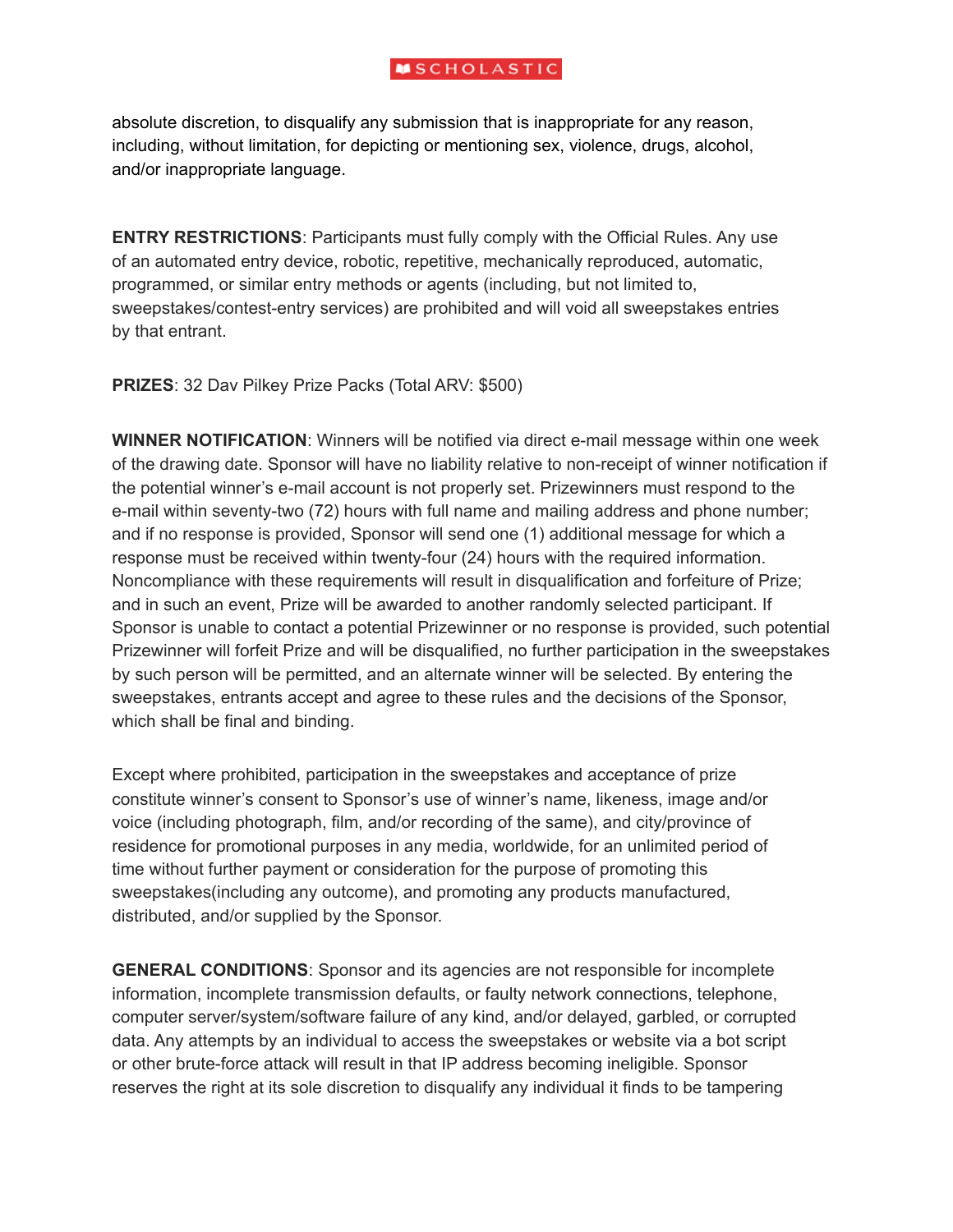with the entry process or the operation of the sweepstakes or website, to be acting in violation of the Official Rules or any laws, or to be attempting to undermine the legitimate operation of the sweepstakes by cheating, hacking, deception, misappropriation, infringement, or any other unfair playing practices/poor sportsmanship, or intending to annoy, abuse, threaten, or harass any other entrants/persons. Sponsor and its agencies are not responsible for: (1) any incorrect, incomplete, or inaccurate information, whether caused by entrants, printing errors, or by any of the equipment or programming associated with or utilized in the sweepstakes; (2) technical failures of any kind, including, but not limited to, malfunctions, interruptions, or disconnections in phone lines or network hardware or software (beyond Sponsor's control); (3) unauthorized human intervention in any part of the entry process or the sweepstakes; (4) technical or human error that may occur in the administration of the sweepstakes or the processing of entries for the sweepstakes; or (5) any injury or damage to property that may be caused, directly or indirectly, in whole or in part, by entrant's participation in the sweepstakes or receipt or use or misuse of any prize. **All entries in the** sweepstakes **are subject to verification**. Without limiting the foregoing, an entry in the sweepstakes will be automatically void if it is determined to be the product of an automated or mass-entry attempt (that is, not manually key-stroked). No more than the stated number of prizes will be awarded. In the event that production, printing, digital, or programming failures, or other reasons or any errors, cause more than the stated number of prizes to be available and/or claimed, Sponsor reserves the right to award only the indicated number of prize(s) (if previously not awarded), by a random drawing among all legitimate eligible claimants for prize(s). Sponsor reserves the right to terminate/cancel the sweepstakes as a result of any printing, technical, or other errors.

**LIABILITY LIMITATIONS**: By participating, each participant agrees (a) to abide by these Official Rules and the decisions of the Sponsor and its agents, whose decisions shall be final in all matters relating to the sweepstakes; and (b) to release and hold harmless Sponsor, their respective affiliates, subsidiaries, related companies, advertising and promotion agencies, and all of their respective directors, officers, employees, representatives, agents, successors, and assigns from any and all injuries, liability, loss, or damage of any kind to person(s), including death, or property, arising in whole or in part, directly or indirectly, from his/her receipt, acceptance, possession, use, and/or misuse of any prize or from his/her participation in this sweepstakes, or for any error in the announcement of any prize.

Sponsor's failure to enforce any provision of these Official Rules shall NOT constitute a waiver of that provision.

All sweepstakes entries and participant information becomes the property of Sponsor, subject only to the policies of Sponsor's privacy policy as posted on its websites: http://www.scholastic.ca/aboutscholastic/webprivacy.php http://www.scholastic.ca/aboutscholastic/privacy.php